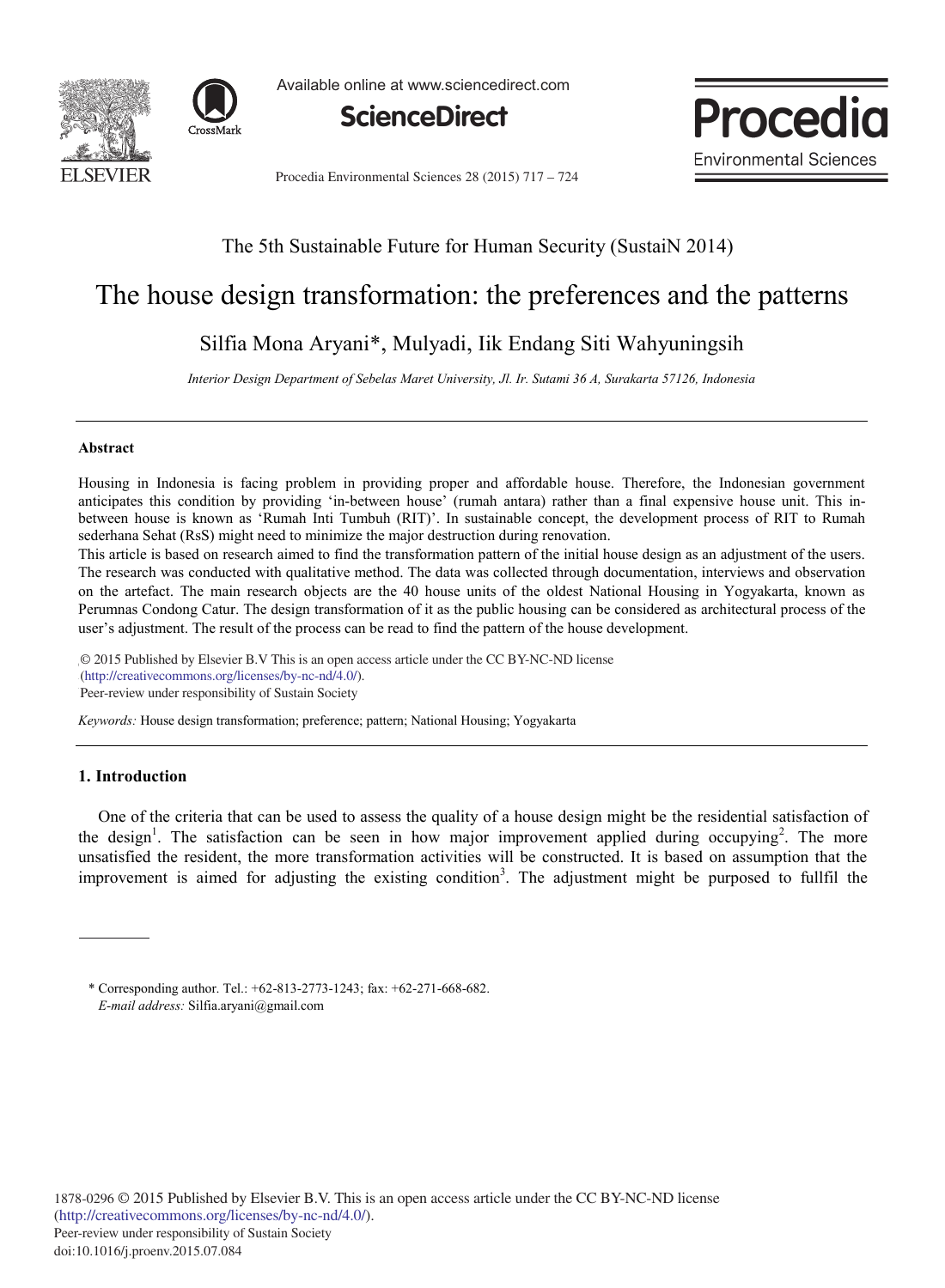occupants' will and need<sup>2</sup>. This phenomenon often happens on houses which are not designed specially and specifically for the occupants. The unit in housing provided by the government can be an example case.

The unit in a mass housing provided by the government might be designed with lack consideration on occupants' will and need<sup>4</sup>. It is due to the fact that the design is based on generalisation. Moreover, the mass construction is affected by price differences and local resources<sup>5</sup>. Therefore, a research that observes the resident satisfaction might be needed to assess the quality of the unit in public housing. The finding can be a recommendation for the government to improve the existing design and increase the quality of the offered unit.

#### **2. Design Transformation as Behavior Adjustment**

The change of the initial design done by the owner is actually expected by the governent as the housing provider<sup>5</sup> and seen as a form of user participation. That is why the initial offered unit is called as 'growing core house' or Rumah Inti Tumbuh (RIT). When the owners have surplus in financial, they can develop the design in accordance with their capability. This development can be done before moving into the unit and during occupying<sup>6</sup>. This participative process<sup>7</sup> seems to be successful in raising the housing stock availability<sup>8,9,10</sup> in affordable price for low income community. This mechanism might be more effective in the future<sup>9</sup> in fulfilling the need of housing stock.

This program effectiveness needs to be supported by the character of the design that should be possible to be developed<sup>7</sup>. The unit must be designed flexibly so it can be changed and adjusted<sup>3,10</sup> easily. This flexibility has to be considered in the planning stage<sup>3</sup>. Therefore, the designer might need to know the change and modification of the unit for figuring out the design type that is closest to the occupants' need $^{11}$ . Understanding the architectural pattern can be done when the designer has the programming data needed or prioritized for the need of every single unit of house. It is a part of designer's effort in mass housing planning and design to consider the owner's wish and need of the developed unit in mass housing.

#### **3. Design Transformation in Previous Research**

The house transformation has been discussed in some publications. The studies have remarked the possibility of the house transformation for increasing the spatial quality and quantity of the house without having to move out<sup>12</sup> from the unit. The transformation is included the change and modification that is intended to fulfill the existing design with the occupants' need, want and priority<sup>6</sup>. It is stated that there are 3 types of house transformation. They are the transformation by keeping the existing house, the transformation with demolition of the existing house and the step by step transformation. The changes can be categorized as a restoration (minor development without making any change on the structure), a remodelling (major development but still keep the initial structure) and a reconstruction (totally renovate without keeping any initial structure)<sup>13</sup>. Similarly, another publication concludes that 98,82% of tranfomation is in order to widen, whereas only 1,18% of tranformation is for reconstruction<sup>14</sup> purpose. The personalisation is another form of transformation $11$  that is aimed to meet room and lifestyle demand.

The part of the house that is often critized and then finally transformed also has been discussed. A research stated about the dissatisfaction on the existence of the clothesline area, the natural lighting, the air circulation and the kitchen space<sup>15</sup>. Supporting that conclusion, 16 out of 17 samples add the kitchen space to be integrated with the dining area<sup>16</sup>. Transformation of the other rooms is the bathrooms addition and the living room extension. The extension is usually applied in the rooms that have spesific function, that could not be integrated such as kitchen and bathroom (100% of respondents did change both rooms) and bed room (21,18%)<sup>14</sup>. In the guideline for building healthy house, the Indonesian Government has anticipated this transformation tendency by providing open space that can be used for multifunction room<sup>5</sup>.

#### **4. Research Method**

This research was conducted with the qualitative method. This method pays attention on the social situation<sup>17</sup> including the Condong Catur National Housing as the oldest government-provided housing in Yogyakarta (as the place), the original residents who bought the unit from the government (as the actor) and their activities in developing their initial design unit for meeting their spatial need (as the activity). The actors act as informants who